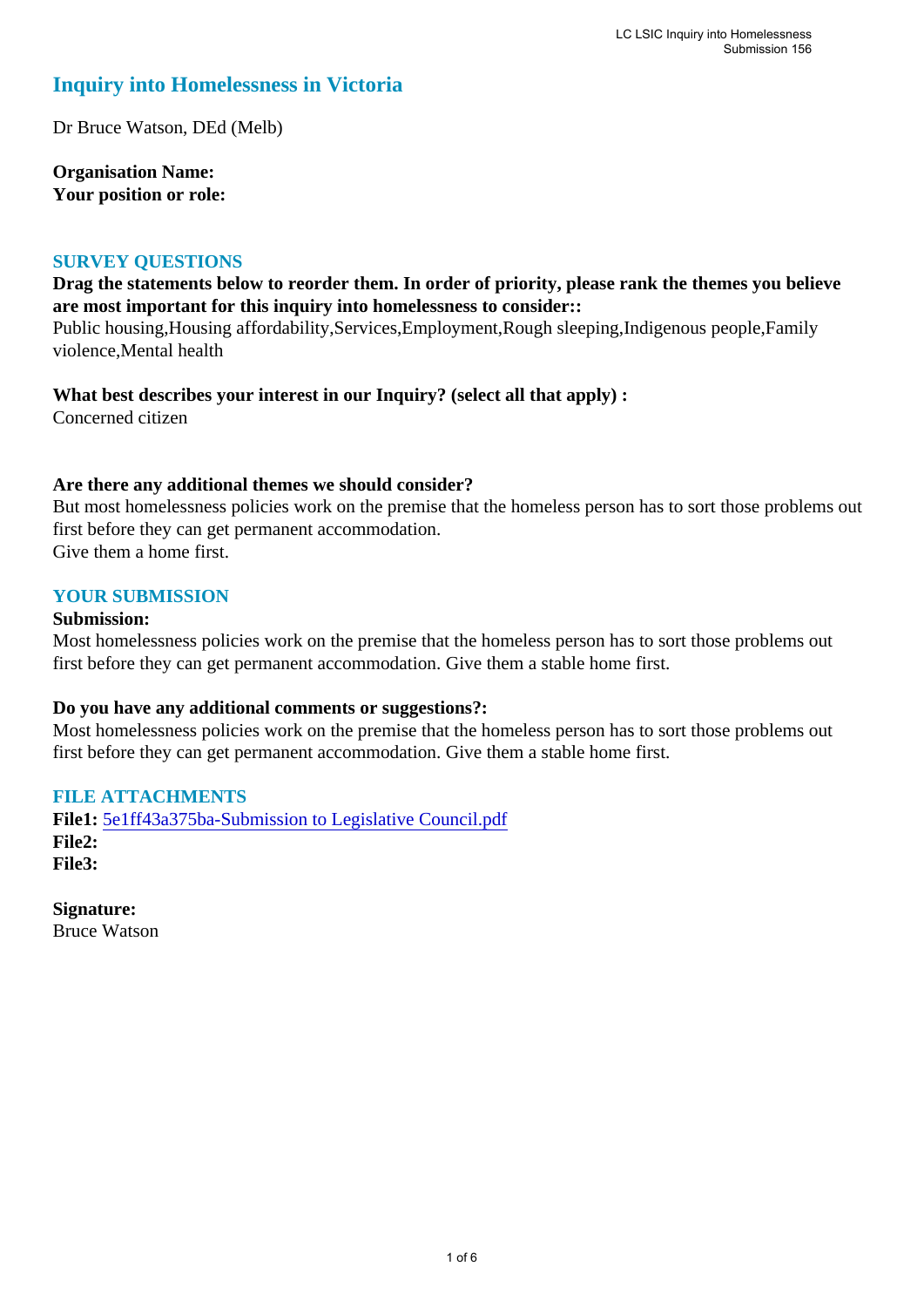## **Submission to**

# **The Legislative Council's Legal and Social Issues Committee**

End homelessness rather than just manage it.

**Dr. Bruce D. Watson, DEd (Melb) 16th January, 2020**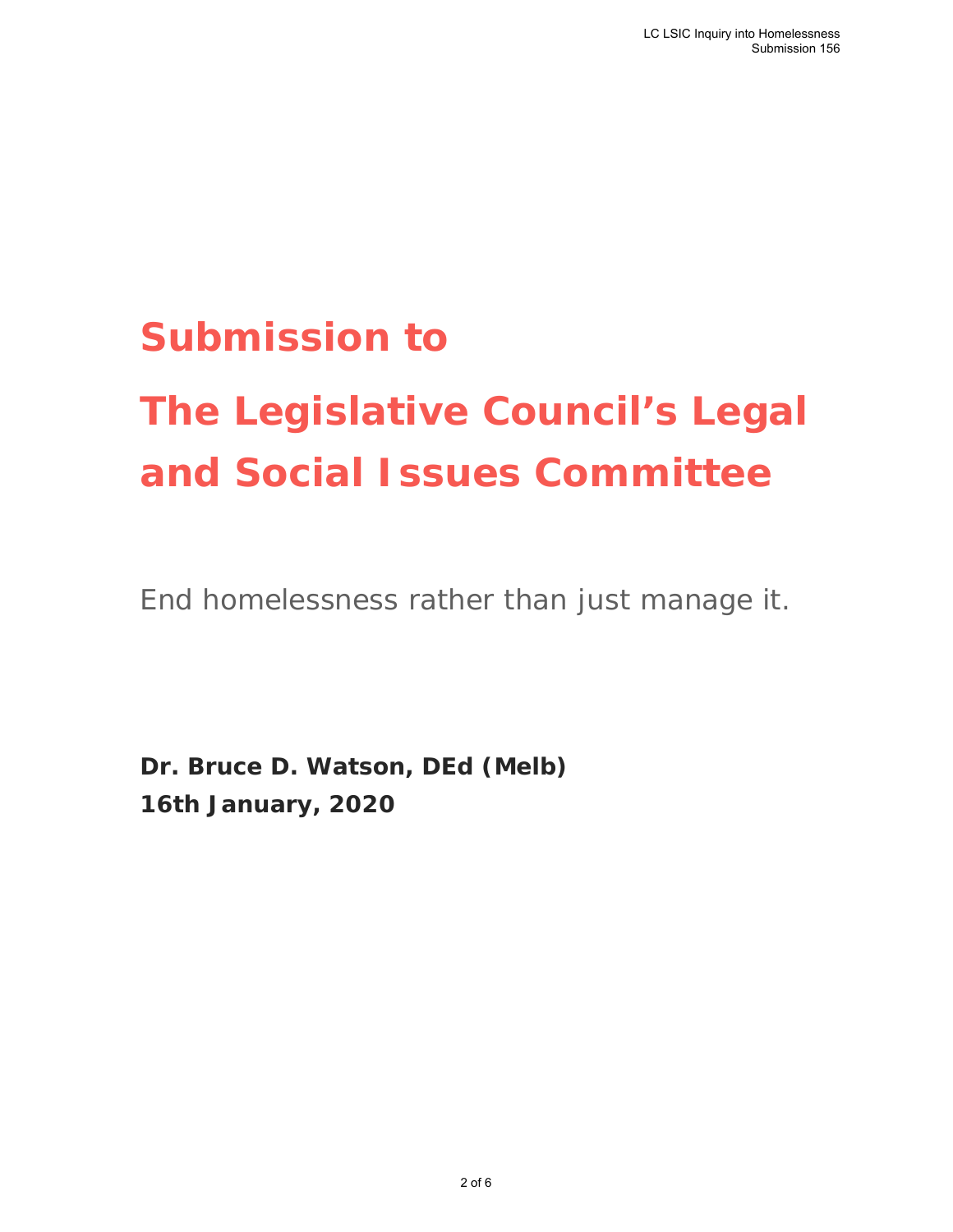## **TABLE OF CONTENTS**

| Homelessness and housing problems reached crisis point in all EU |  |
|------------------------------------------------------------------|--|
|                                                                  |  |

If you continue to think like you've always thought, you'll continue to get what you've always got. How's that working out for you?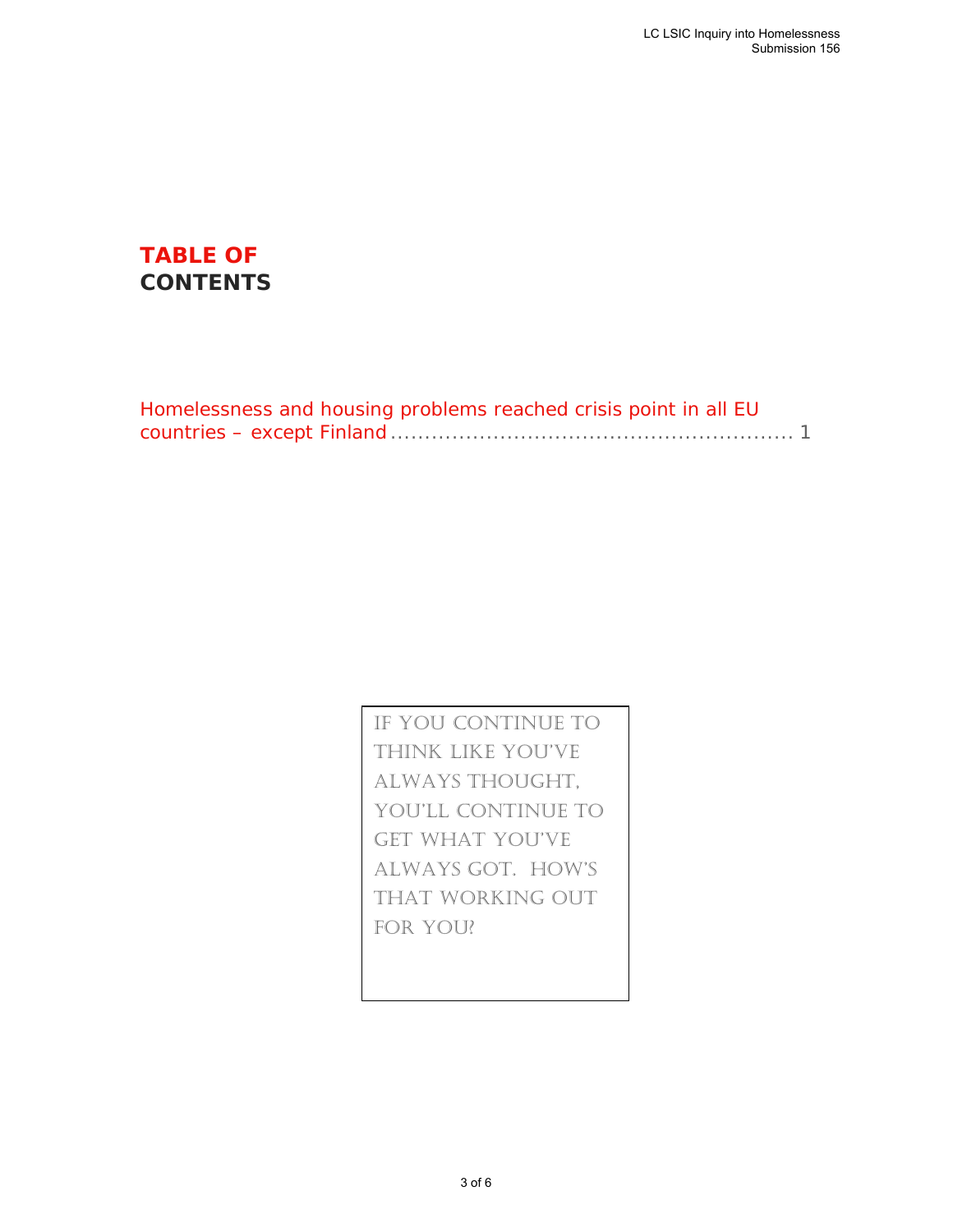## **HOMELESSNESS AND HOUSING PROBLEMS REACHED CRISIS POINT IN ALL EU COUNTRIES – EXCEPT FINLAND**

- 1. IN FINLAND, LONG TERM PROGRAMS FOR REDUCING HOMELESSNESS OVER THE PAST 20 YEARS HAVE PROVEN THEIR VALUE AND HOMELESSNESS IS IN STEADY DECLINE.
- 2. This has been achieved by focusing on the provision of permanent, affordable housing, and providing specialised support for the most vulnerable people.
- 3. The "Housing First" scheme gives homeless people stable accommodation to end homelessness rather than just managing it. A social enterprise provides housing to Housing First. It involves a wide partnership of people: the state, volunteers, municipalities and NGOs.
- 4. As soon as someone is homeless, rather than muddling along with various services that may eventually result in an offer of accommodation, they get stable accommodation and needsbased support for homeless people instead of temporary accommodation in hostels or in emergency shelters.
- 5. Permanent housing means an independent rental flat with an individual rental contract.
- 6. First people do not have to earn their right to housing by proving their capability to manage their lives. Instead, they are provided with a stable home and individually tailored support.

### 1 of 3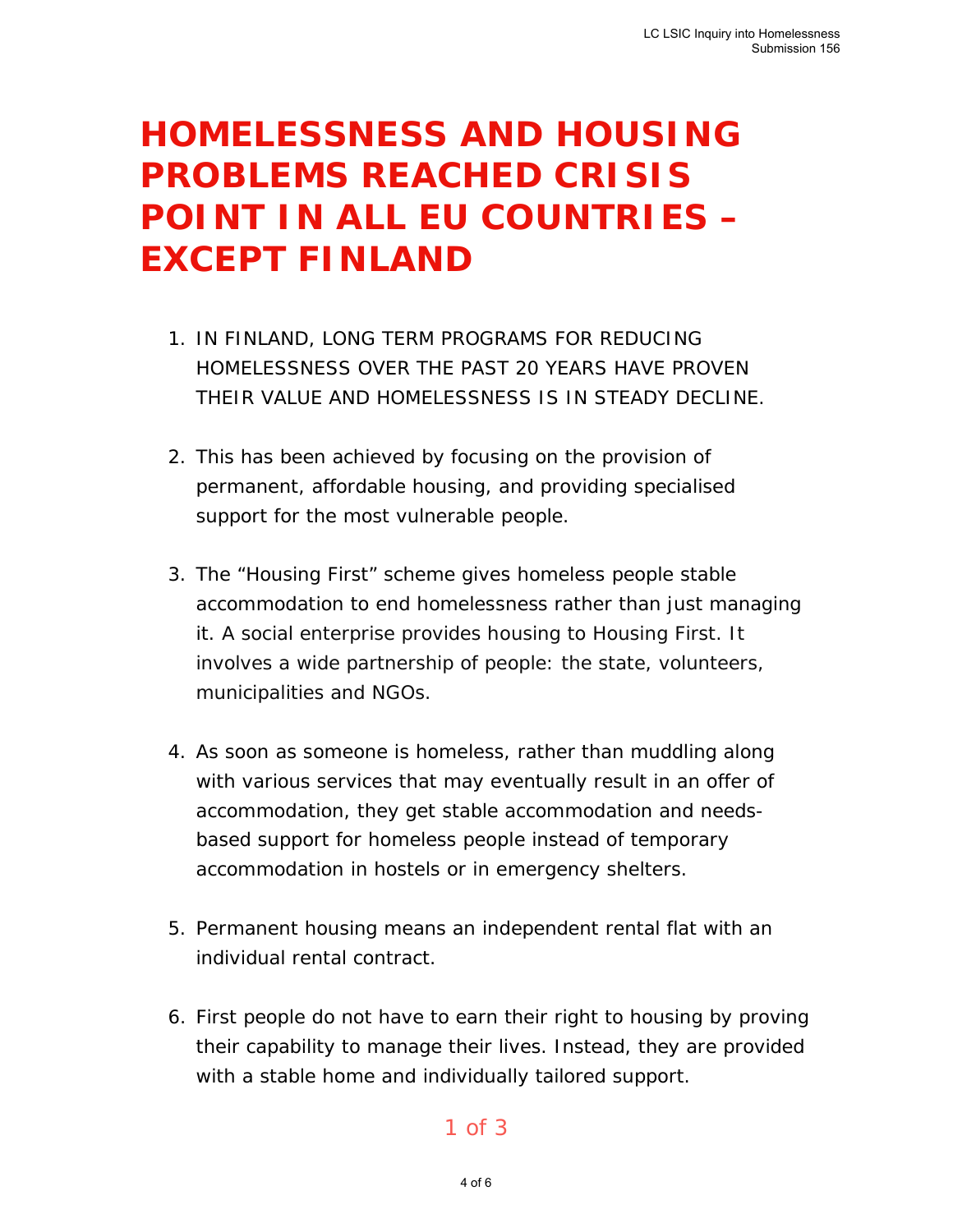- 7. Increasing the supply of affordable rental housing was a critical part of the approach. Finland used its existing social housing, but also bought flats from the private market and built new housing blocks in order to provide homes.
- 8. There is ample evidence from many countries that shows it is always more cost-effective to aim to end homelessness instead of simply trying to manage it. Investment in ending homelessness pays back, to say nothing of the human and ethical reasons."
- 9. Having a permanent home can make solving a range of health and social problems much easier.
- 10. The savings in terms of the services needed by one person can be more than the costs that would result from that person being homeless.
- 11. Part of the approach of Housing First is that a sense of community is very important. For instance, when a new housing block is built, much work is done in the local neighbourhood at the same time. That includes keeping the local community informed through open house events, encouraging residents to interact openly with the local community.
- 12. The key things are affordable housing and support. Extra funding that the state has allocated for flats and services has been an incentive for the municipalities to implement Housing First.

### 2 of 3